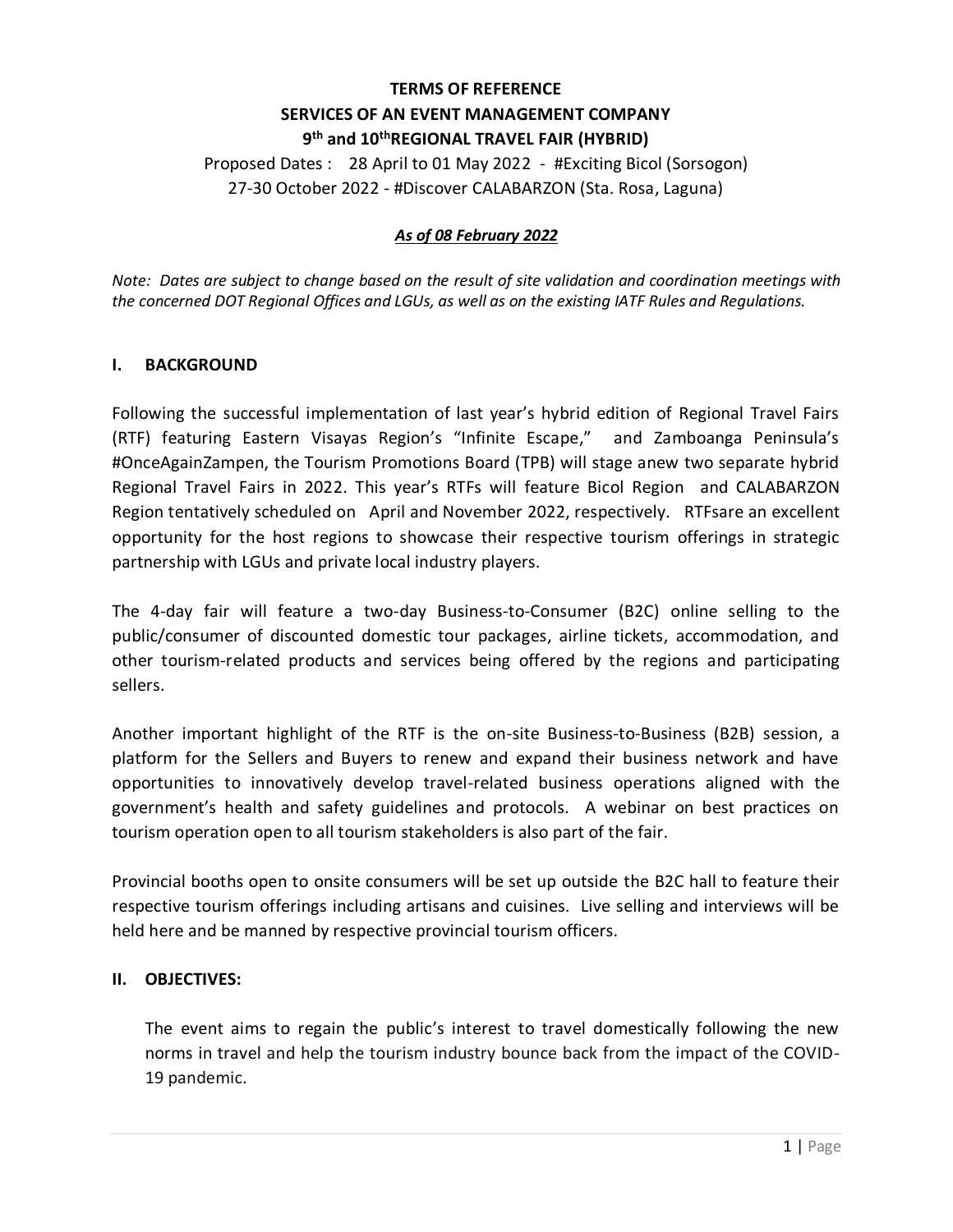### **III.COMPONENTS OF REGIONAL TRAVEL FAIR (VIRTUAL EDITION)**

### **A. Tourism Forum (Webinar)**

The Tourism Forum is focused on educating at least 500 tourism stakeholders, which aims to update the knowledge and enhance the understanding of the participants on the following topics:

*Proposed Topics:Theme: Renewal, Re/Inspiration and Re/Direction*

- Business to Business (B2B) 101
- Gender and Development 101 / Gender and Development Mainstreaming
- Sustainable Tourism 101 and its Best Practices
- Regional Tourism Updates

## **B. Travel Exchange (TRAVEX)/(B2B) ON-SITE**

TPB will conduct a Business-to-Businessmeeting between participating Buyers and Sellers. The B2B is expected to generate direct sales and business leads, renew business deals, and allow participants to network and meet new business partners.

## **C. Business-to-Consumer (B2C)**

It is a 2-day online selling of discounted domestic tour packages to the consumers to be participated in by exhibitors from the host regions composed of domestic travel tour operators and travel agents, domestic hotels and resorts, destination management companies, domestic airlines, etc.

| <b>COMPONENTS</b>                                                             | <b>BICOL REGION</b>     | <b>CALABARZON</b>  | <b>TARGET NUMBERS OF</b><br><b>PARTICIPANTS</b> |
|-------------------------------------------------------------------------------|-------------------------|--------------------|-------------------------------------------------|
| <b>Tourism Webinar</b><br>Half-day                                            | 28 April 2022           | 27 October 2022    | Max. of 500                                     |
| Onsite<br><b>Business</b><br>to<br><b>Business Session (B2B)</b><br>Whole-day | 29 April 2022           | 28 October 2022    | 50 Sellers / 50 Buyers                          |
| Hybrid<br><b>Business</b><br>to<br><b>Consumer Session (B2C)</b><br>Two-day   | 30 April -1 May<br>2022 | 29-30 October 2022 | 50 Exhibitors                                   |
| Sellers Post Tour                                                             | 2 May 2022              | 31 October 2022    | 50 Sellers                                      |

## **Proposed Venue and Schedule of Activities: \* subject to change**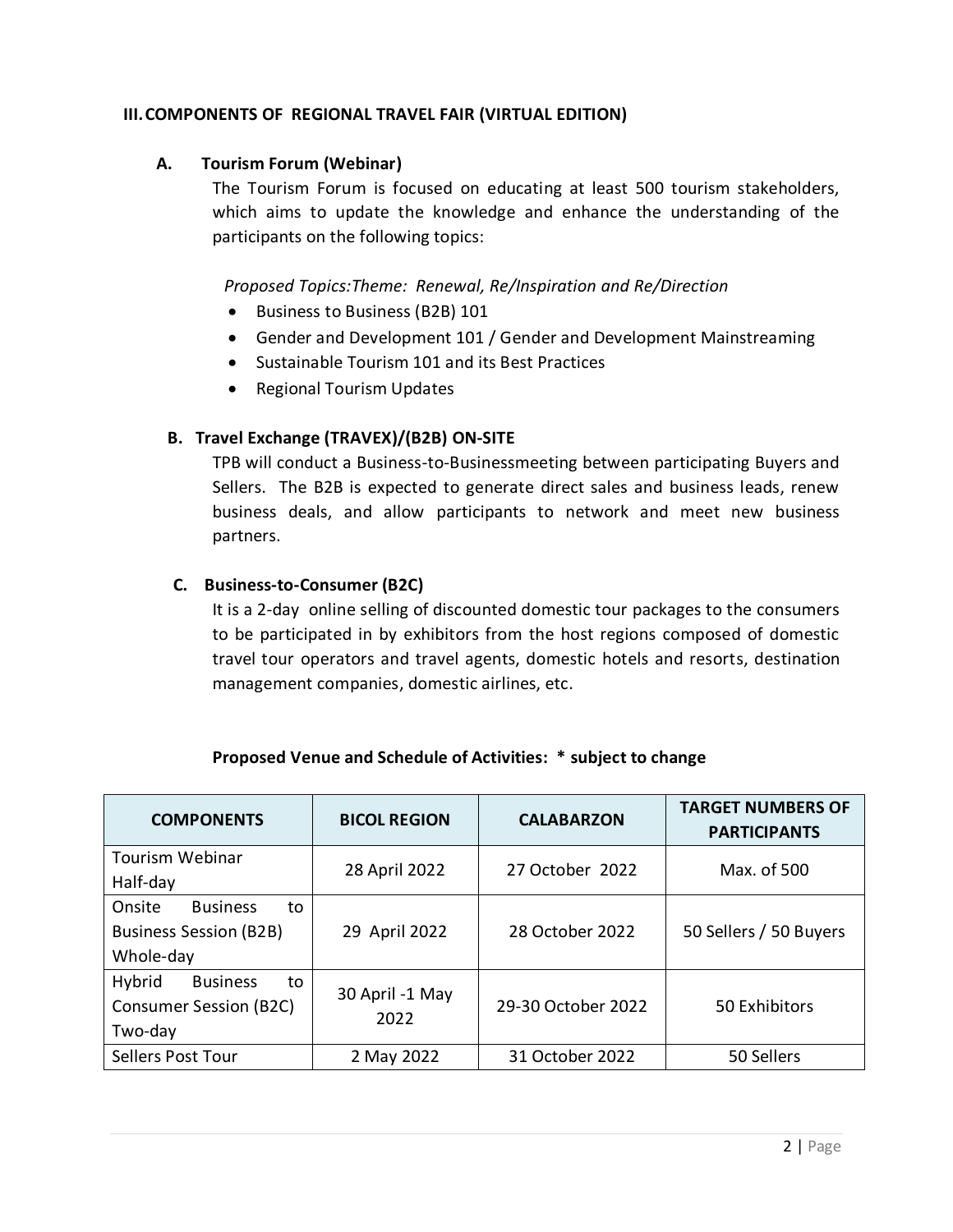## **IV. SCOPE OF SERVICES AND DELIVERABLES FOR BICOL (REGION V) ABC Lot 1 : Php2,300,000.00**

The Tourism Promotions Board (TPB) is inviting qualified Event Management Company with the following guidelines for Bicol (Region V).

## **A. TOURISM WEBINAR (Day 1) "Renewal of Minds"**

- 1. Implement, provide and manage the event plan /program of Opening Ceremony with live music, song, and dance (local entertainers from the regions). Inclusive of talent fees of the entertainers.
- 2. Implement and manage at least 3-4 webinars for the following proposed topics.
	- Business to Business (B2B) 101
	- Gender and Development101/ Gender and Development Mainstreaming
	- Sustainable Tourism 101 and its Best Practices
	- Regional Tourism Updates in Bicol Region
- 3. Provided zoom can accommodate a minimum of 500 attendees and link to the virtual platform provider.
- 4. Coordination with the Domestic Promotions in the finalization of topics and appropriate speakers.
- 5. Invite and confirm speakers and provision of tokens and professional fees.
	- Token at least minimum cost of Php1,000.00
	- Professional fees not less than Php5,000.00 not more than Php25,000.00
- 6. Engage the services of a moderator to introduce speakers and to facilitate Q&A, games per topic and synthesis.
- 7. Conduct a dry run of the program at least 3-5 days before the actual date of the event.
- 8. Provide assistance in recording messages (or interview) key tourism officials and players for current updates on their strategies and action plans for Domestic Tourism Recovery Program such as:
	- a. Atty. Anthonette Velasco-Allones, TPB COO
	- b. Sec. Bernadette Romulo- Puyat, DOT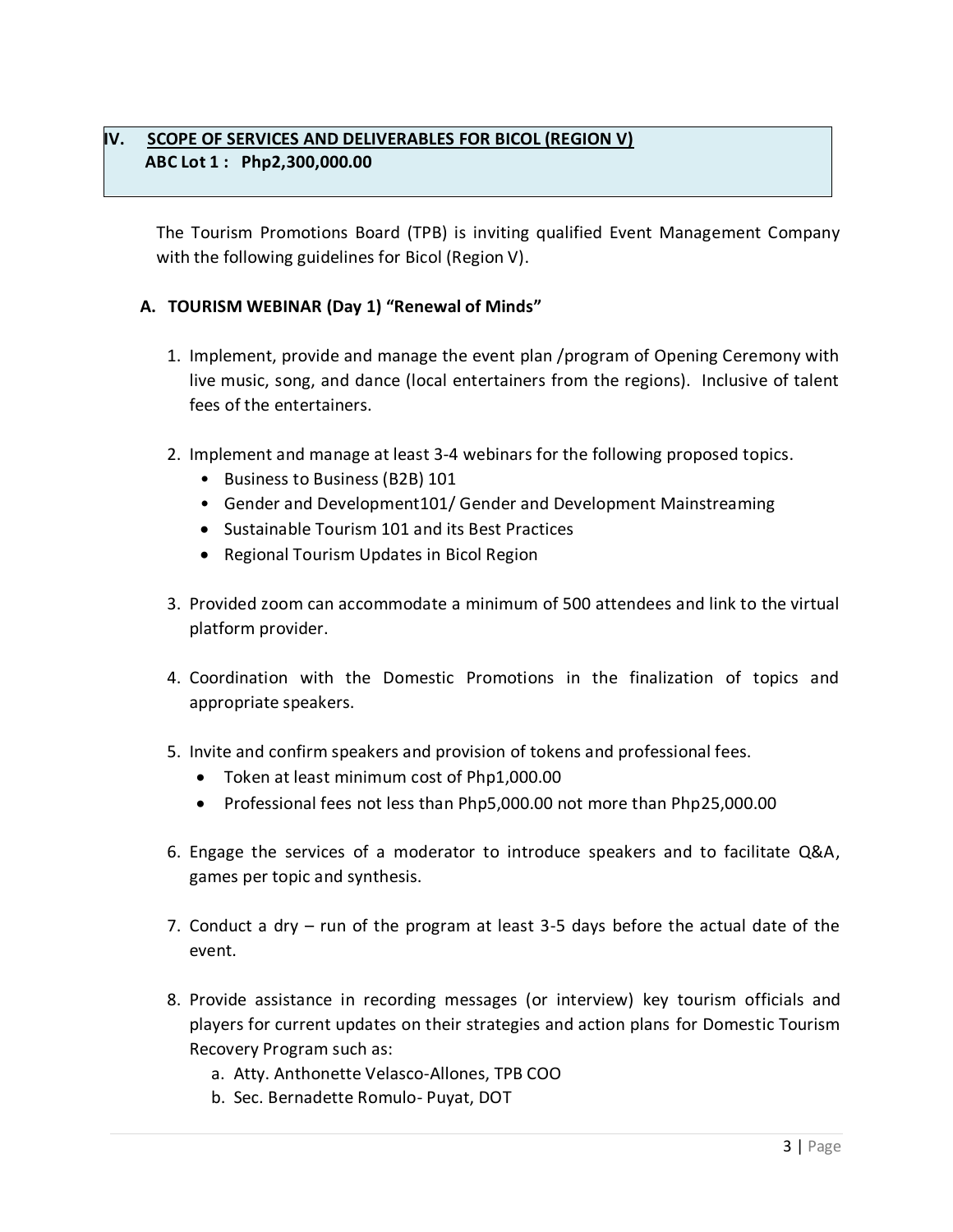- c. DOT Regional Director
- 9. Submission of photos and video recording and post-event report consolidate in an **external drive**.

# **B. BUSINESS TO BUSINESS (B2B) SESSION: (Day 2) "Face to Face" 50 Buyers and 50 Sellers**

- 1. Provide 50-60 pcs unique "Name Standee" for the RTF Sellers. Design to be approved by TPB, preferably sourcing from raw materials within the region.
- 2. Emcee or Voice Over to facilitate and manage the program of B2B.
- 3. Arrangements of table and chairs during the B2B in accordance with the health protocol guidelines in Sorsogon.

## **C. Welcome Dinner at Residencia Del Hamor Beachfront Sta. Magdalena, Sorsogon (TBC)**

- 1. Implement , provide and manage the Welcome Dinner activities and set-up of the following:
	- a. Emcee and entertainment during the dinner in a festive mood.
	- b. One Hundred Fifty (150) pcs. tokens with packaging for the guests and participantscost range at Php500-700. To be approved by TPBSecretariat.
	- c. Stage backdrop
	- d. Local Party Band
	- e. Manage the Lights and Sound system
	- f. Proposed Theme: "I left my heart in Sorsogon" Summer Escapade
	- *g.* Manage the digital voting of *Mr. and Ms. #Exciting Bicol Star of the Night.*
	- h. Inclusive of talent fees or honorarium and cost of logistical requirements of the activity.

## **D. DAY 3 & 4 : BUSINESS-TO-CONSUMER (B2C)**

- 1. Implement, provide and manage the event plan /program for the 2-day B2C activities.
- *2.* Provide maximum of six (6) live shows or video for the entertainment inclusive of local talent fees, meals or honorarium. *Preferably Talents from the Region V and subject for the approval of TPB.*

## **a. Day 1 of B2C**

 Opening of B2C with live music, song, and dance (local entertainers from the regions)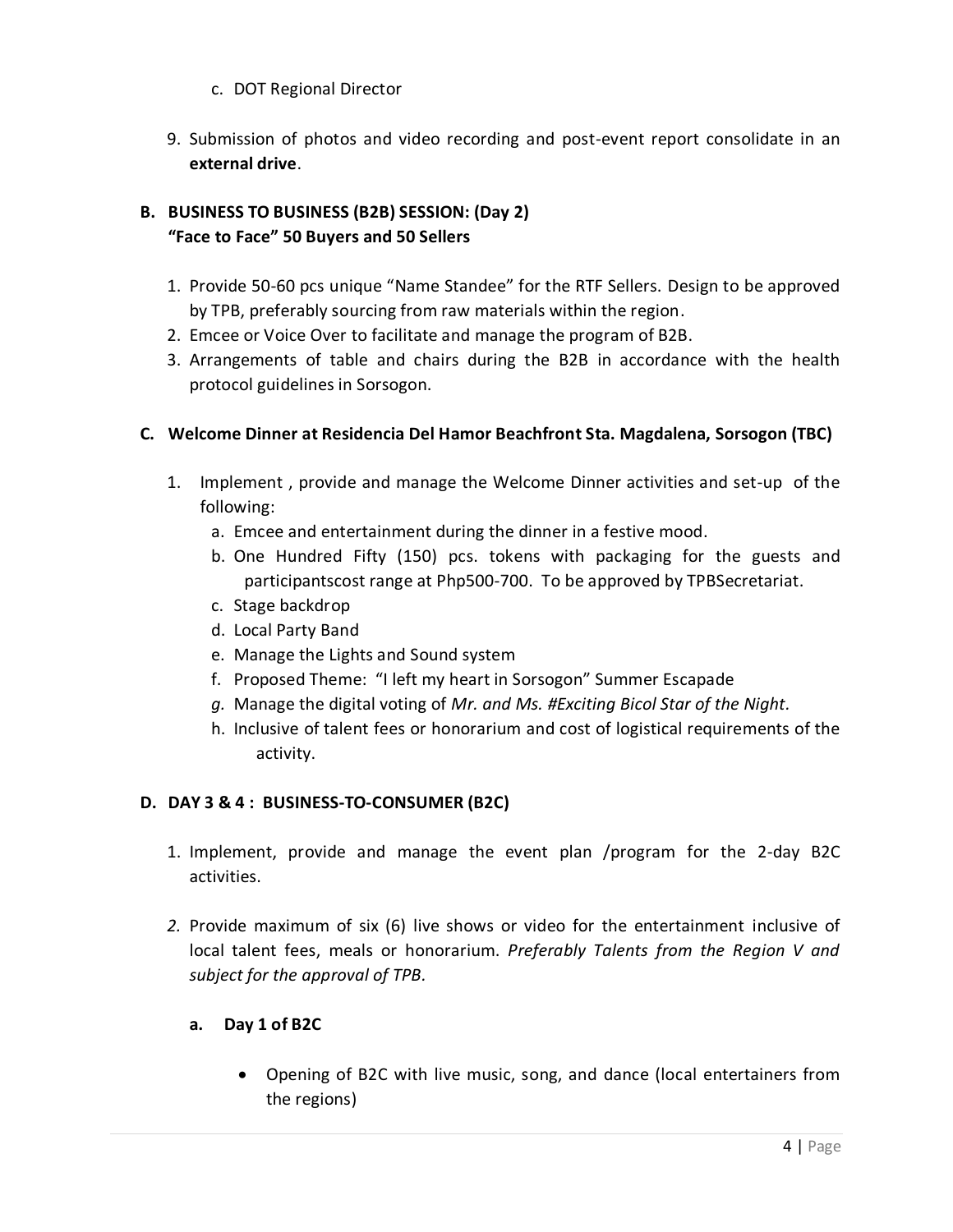- One (1) Craft or cooking demo or unique talents from the region inclusive of ingredients and honorarium of the chef.
- Provide two (2) intermission numbers (local entertainers from the region)

### **b. Day 2 of B2C**

- Closing Ceremony inclusive of entertainment
- Provide and present three (3) minute edited compilation of videos (event highlights) for the 3-day activities of RTF to be shown during the Closing Ceremony.
- 3. Inclusive of cost of lease of venue and electricity in Sorsogon, or its equivalent
- 4. Provide Emcee for the 2-day activities.
- 5. Manage live presentation of RTF Sellers.
- 6. Provide shell scheme booth for the provinces of Bicol Region, DOT Region Office and artisans.
	- Number : 8 10 booths
	- $\bullet$  Sizes: 6 x 3 sqm = 12 sqm.
	- 1 table and 2 chairs

#### **E. FEATURED LOCAL ARTISANS DURING THE BUSINESS TO BUSINESS SESSION (B2C):**

- 1. Implement, manage and provide the Live Selling of weaver's products to be displayed during the B2C for two (2) days.
- 2. Video of featured local communities of traditional embroidery and weaving during the consumer show.
- 3. Photos of items to be shown for the e-Commerce platform.
- 4. Engage the services of featured local artisan (e.g. weavers, crafts, embroiderers or others)
- 5. Inclusive of talent fees plus taxes and other logistic requirements such as location shoot.
- 6. Brief description/history of their crafts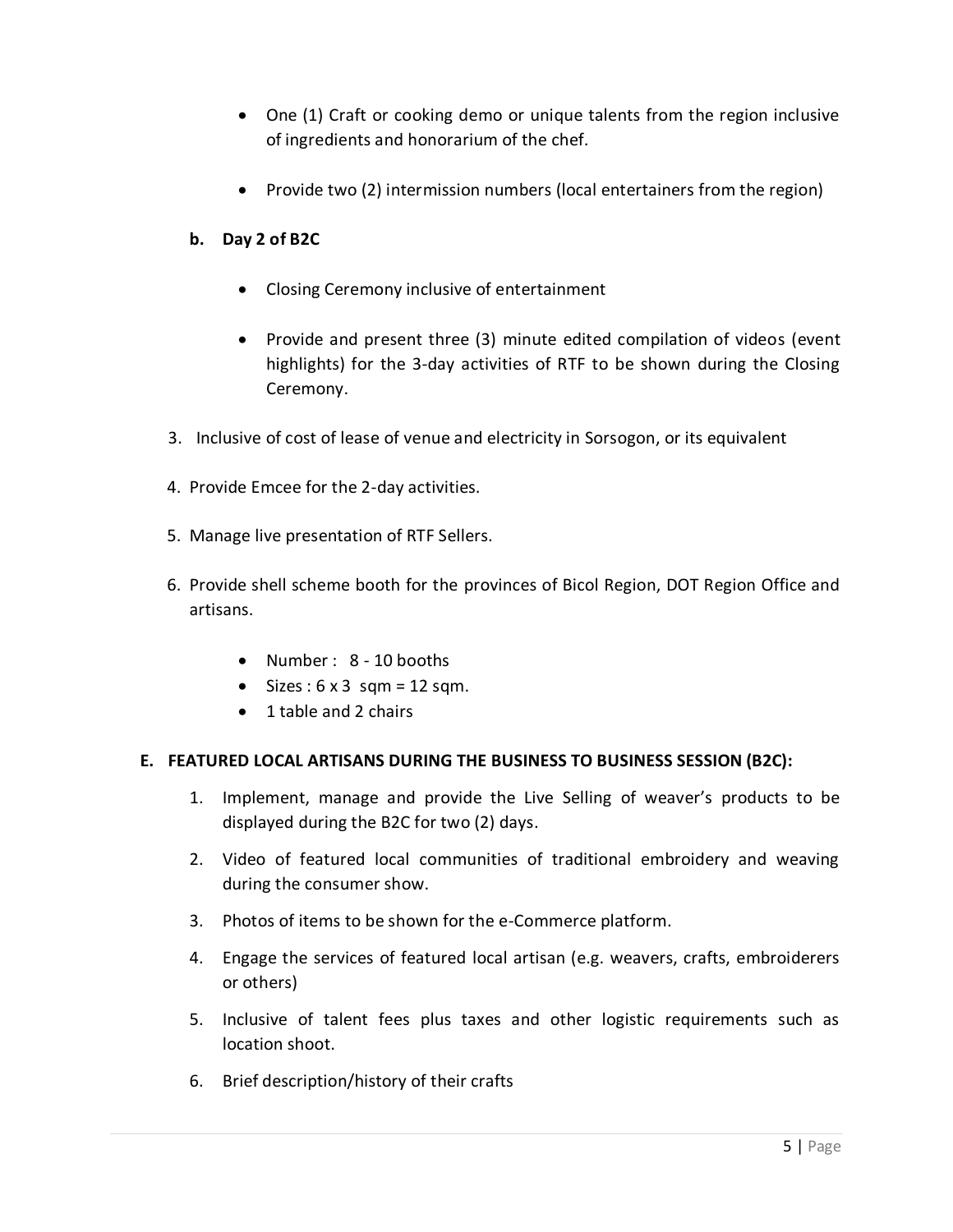- 7. Inclusive of meals, accommodation and transportation, and other logistic requirements of the artisan.
- 8. Example local artisans that are subject for approval of DOT Region V and TPB.
	- Buhi Weaving Community
	- Weaving Community in Sorsogon

## **F. TECHNICAL/LOGISTICAL REQUIREMENTS FOR THE 4-DAY EVENT**

- 1. Live Feed in TPB FB or other social media account, if necessary.
- 2. LIVE FEED (real-time videos are fed in the virtual platform)
- 3. Professional Cameramen
- 4. At least three (3) Professional Camera Set-up
- 5. Monitor Set-up-with Video Switcher
- 6. Technical Director
- 7. Communication System (Cameramen to Technical Director)
- 8. LED wall size of 9 x 12 ft. for four (4) days
- 9. Sounds System and lights during the event
- 10. Stage set-up and backdrops for RTF
- 11. Provide colored printers during the event
- 12. Assist the TPB Secretariat in any necessary printing requirements of the event.

#### **G. PUBLICITY AND PROMOTIONS OF THE EVENT IN SOCIAL MEDIA BOOSTING:**

- 1. Informing the Public on the Virtual Regional Travel Fair
- 2. Produce a two (2) One-minute "infomercial" to be broadcast to Social Media Platform least two weeks before the event with descriptions
	- About RTF
	- How to Register for the Tourism Webinar and Business to Consumer
- **H.** The above-mentioned deliverables will be featured in the zoom and virtual platform of the Regional Travel Fair.
- **I.** Close coordination with RTF technical team and Virtual Platform Provider.
- **J.** All assigned personnel shall follow the health protocol provided by IATF and respective LGUs rules and regulations. The winning bidder shall bear their RT PCR expense for assigned personnel in each leg.
- **K**. Inclusive the cost of logistic, accommodation, travel and meal expenses of the Event Management personnel assigned.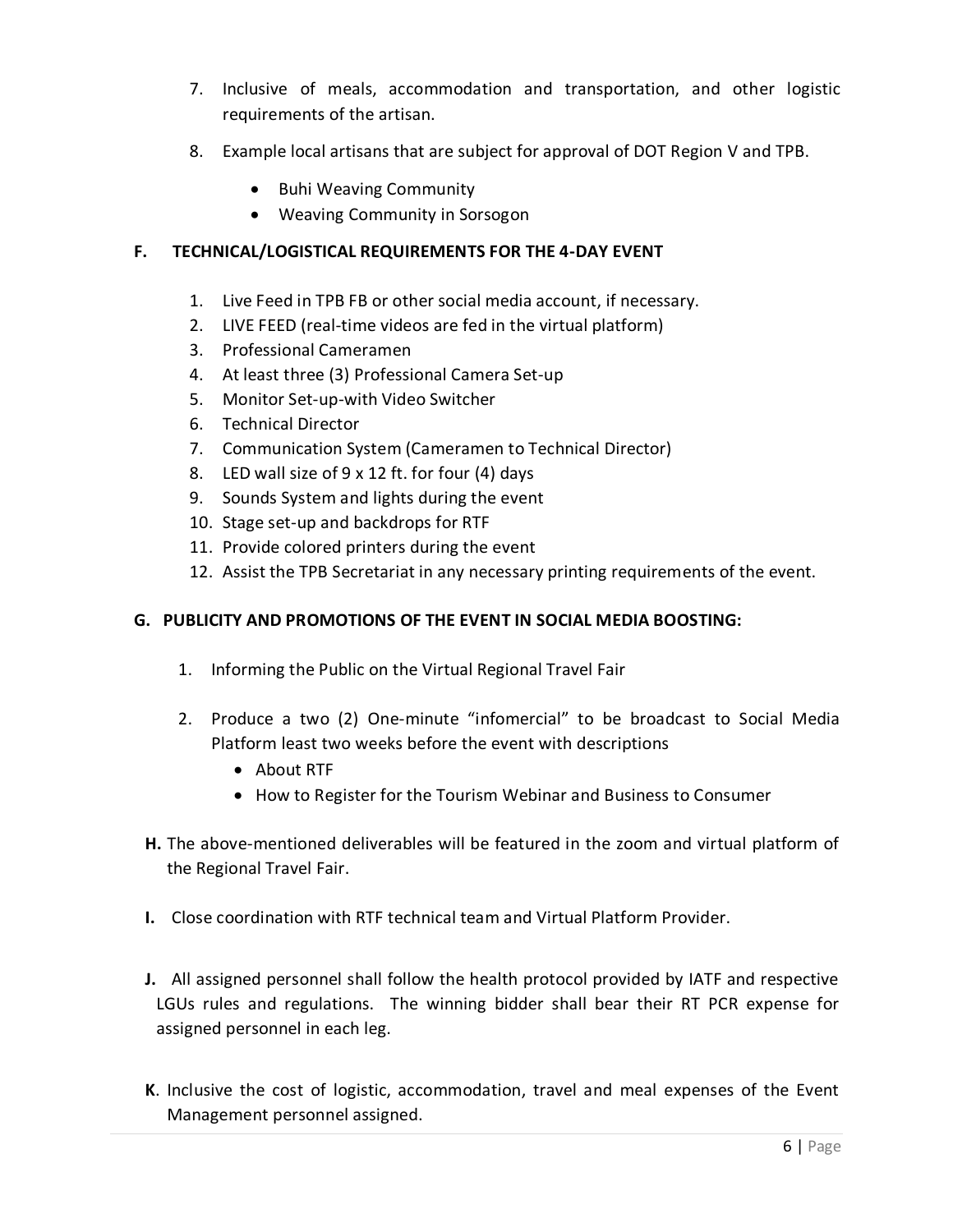- **L.** Key personnel involved in the project must have a minimum of three (3) years of relevant experience supported by CVs:
	- i. Project Manager
	- ii. Creative Director/Writer
	- iii. Technical Director
	- iv. Technical Support Team *\*Note: Bidders may recommend additional personnel deemed fit for the team following the scope of work and deliverables.*

## **V. SCOPE OF SERVICES AND DELIVERABLES FOR CALABARZON REGION ABC Lot 2: Php1,810,000.00**

The Tourism Promotions Board (TPB) is inviting qualified Event Management Company with the following guidelines for CALABARZON (Region IVA).

## **A. TOURISM WEBINAR (Day 1) "Renewal of Minds"**

- 1. Implement, provide and manage the event plan /program of Opening Ceremony with live music, song, and dance (local entertainers from the regions). Inclusive of talent fees of the entertainers.
- 2. Implement and manage at least 3-4 webinars for the following proposed topics.
	- Business to Business (B2B) 101
	- Gender and Development 101/ Gender and Development Mainstreaming
	- Sustainable Tourism 101 and its Best Practices
	- Regional Tourism Updates CALABARZON Region
- 3. Provide zoom can accommodate minimum of 500 attendees and link to the virtual platform provider.
- 4. Coordination with the Domestic Promotions in the finalization of topics and appropriate speakers.
- 5. Invite and confirm speakers and provision of tokens and professional fees.
	- Token at least minimum cost of Php1,000.00
	- Professional fees not less than Php5,000.00 not more than Php25,000.00
- 6. Engage the services of a moderator to introduce speakers and to facilitate Q&A, games per topic and synthesis.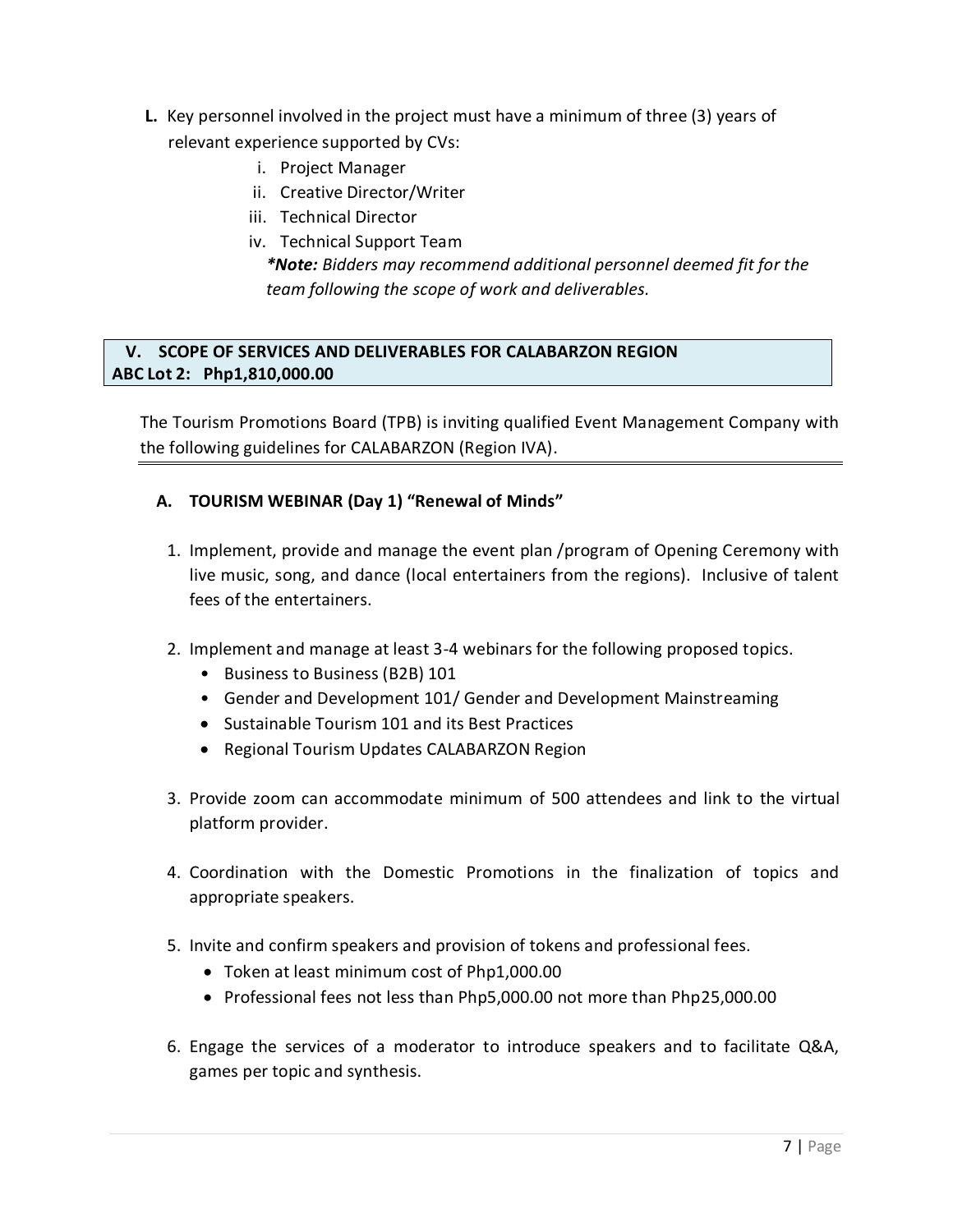- 7. Conduct a dry run of the program at least 3-5 days before the actual date of the event.
- 8. Provide assistance in recording messages (or interview) key tourism officials and players for current updates on their strategies and action plans for Domestic Tourism Recovery Program such as:
	- Atty. Anthonette Velasco-Allones, TPB COO
	- Sec. Bernadette Romulo- Puyat, DOT
	- DOT Regional Director
- 9. Submission of photos and video recording and post-event report in the **external drive**.

# **B. BUSINESS TO BUSINESS (B2B) SESSION: (Day 2) "Face to Face" 50 Buyers and 50 Sellers**

- 1. Provide 50-60 pcs a unique "Name Standee" for the RTF Sellers. Design to be approved by TPB.
- 2. Emcee or Voice Over to facilitate and manage the program of B2B.
- 3. Arrangements of table and chairs during the B2B in accordance with the health protocol guidelines in CALABARZON.

## C. **Welcome Dinner preferably The Monochrome or Seda Hotel in Nuvali (TBC)**

1. Implement , provide and manage the Welcome Dinner activities and set-up of the following:

a. Emcee and entertainment during the dinner in a festive mood.

- b. One Hundred Fifty (150) pcs. tokens with packaging for the guests and participants at least ranges Php500-700. To be approved by TPB Secretariat
- c. Stage backdrop
- d. Local Party Band
- e. Manage the Lights and sound system

f.Proposed Theme: "PahiyassaLucban"

- g. Managethe digital voting of *Mr. and Ms. #Discover CALABARZON Star of the Night*
- h. Inclusive of talent fees or honorarium and cost logistic requirements of the activities.

## **D. DAY 3 & 4 : BUSINESS-TO-CONSUMER (B2C)**

1. Implement, provide and manage the event plan /program for the 2-day B2C activities.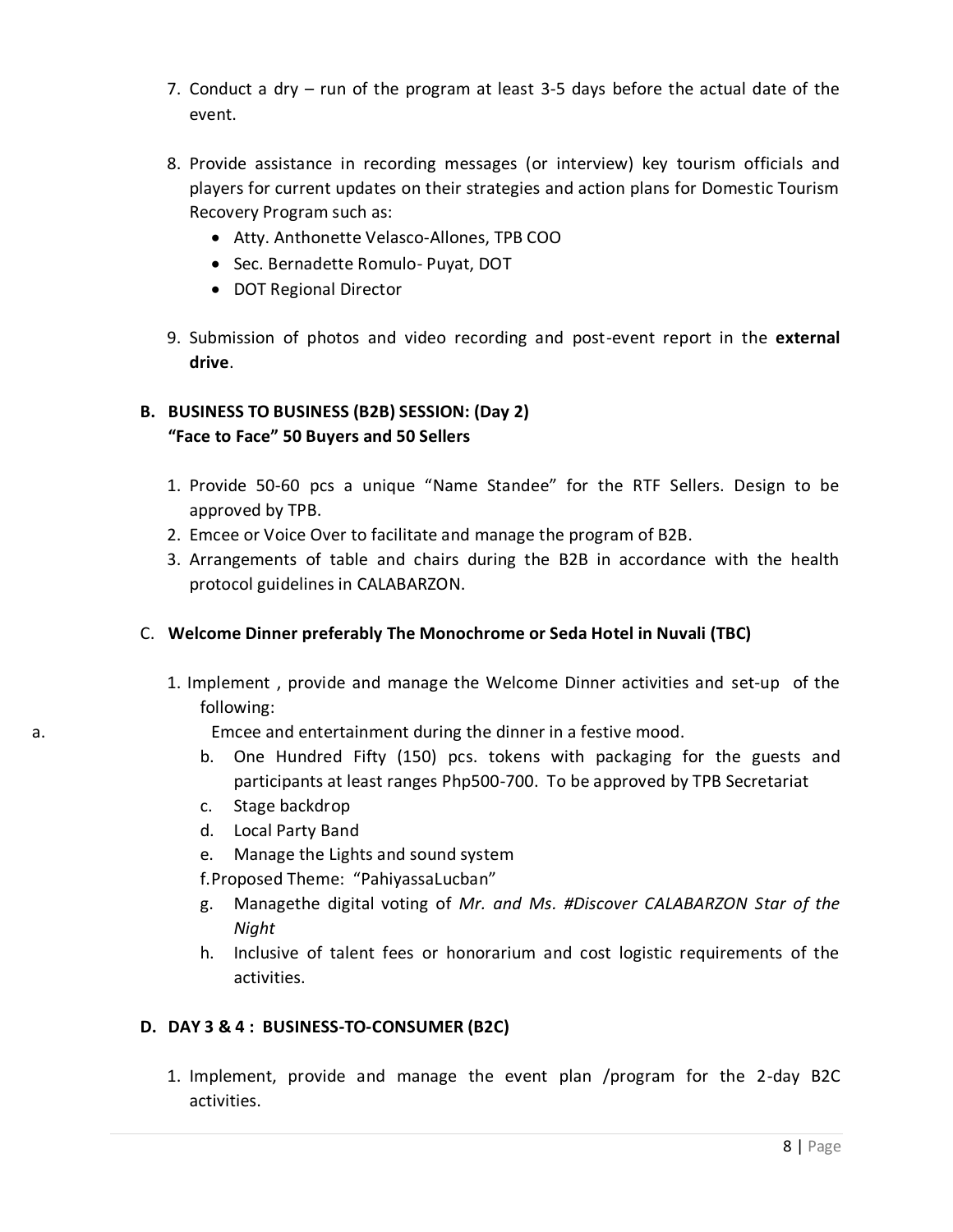2. Provide maximum of six (6) live shows or video for the entertainment inclusive of local talent fees, meals or honorarium. Preferably Talents from the Region IV-A and subject for the approval of TPB.

## **a. Day 1 of B2C**

- Opening of B2C with live music, song, and dance (local entertainers from the regions)
- One (1) Craft or cooking demo or unique talents from the region inclusive of ingredients and honorarium of the chef.
- Provide the two (2) intermission numbers (local entertainers from the region)

## **b. Day 2 of B2C**

- Closing Ceremony inclusive of entertainment
- Provide and present three (3) minute edited compilation of video (highlights of the event) for the 3-day activities of RTF to be shown during the Closing Ceremony.
- 3. Inclusive of cost of lease of venue and electricity in Nuvali, Sta. Rosa, Laguna, or its equivalent.
- 4. Provide Emcee for the 2-day activities.
- 5. Manage live presentation of RTF Sellers.
- 6. Provide shell scheme booth for the Provinces of CALABARZON, DOT Region IV-A and artisans.
	- i. Number : 8-10 booth spaces ii. Sizes :  $6 \times 3$  sqm = 12 sqm. iii.1 table and 2 chairs

## **E. FEATURED LOCAL ARTISANS DURING THE BUSINESS TO BUSINESS SESSION (B2B):**

1. Implement, manage and provide the Live Selling of weaver's products to be displayed during the B2C for two (2) days.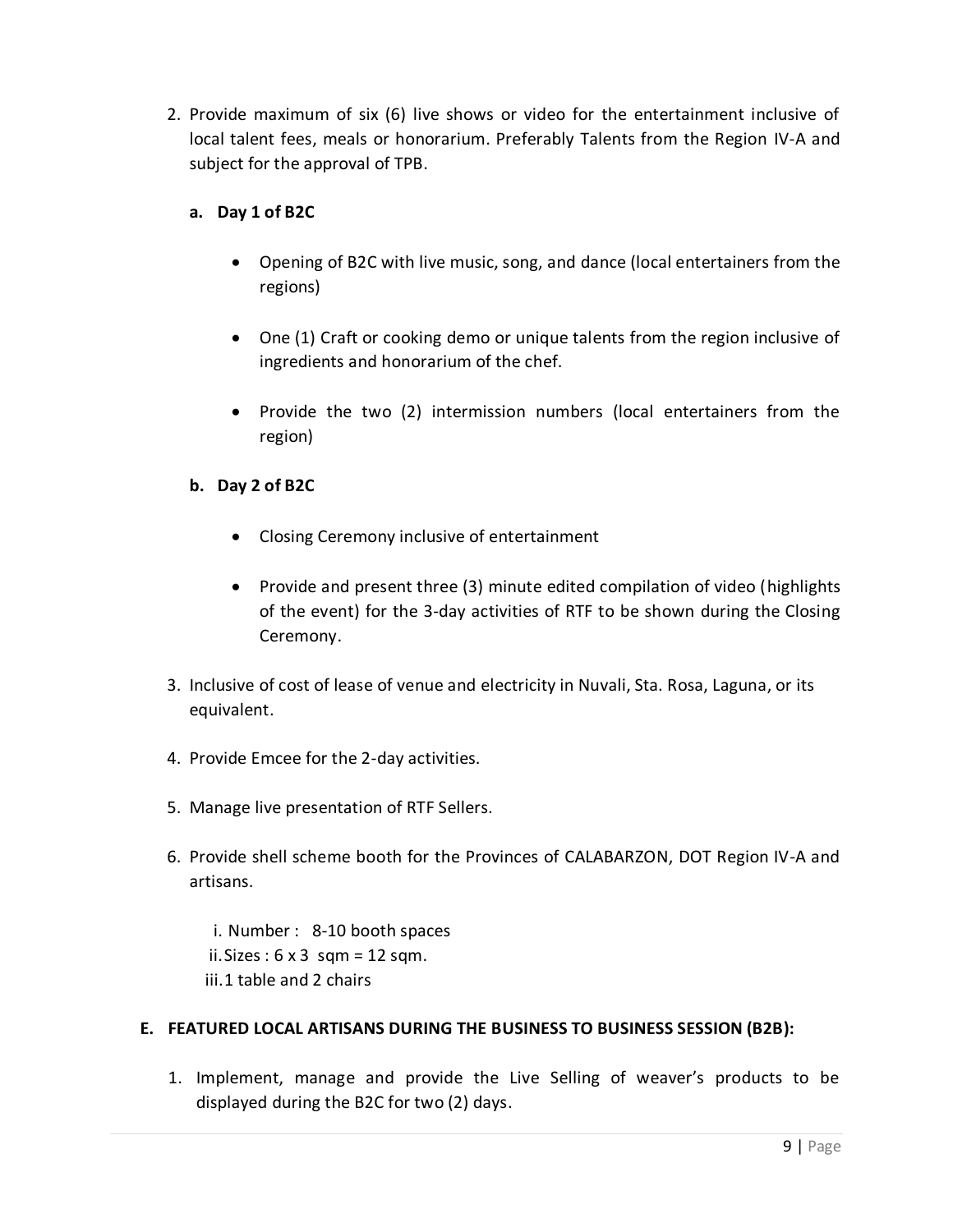- 2. Video of featured local communities of traditional embroidery and weaving during the consumer show.
- 3. Photos of items to be shown for the e-Commerce platform.
- 4. Engage the services of featured local artisan (e.g. weavers, crafts, embroiderers or others)
- 5. Inclusive of talent fees plus taxes and other logistic requirements such as location shoot.
- 6. Brief description/history of their crafts
- 7. Inclusive of meals, accommodation and transportation, and other logistic requirements of the artisan.
- 8. Example local artisans that are subject for approval of DOT Region.
	- Pandan Weave of Luisiana, Laguna
	- Maragondon Weave

## **F. TECHNICAL/LOGISTICAL REQUIREMENTS FOR THE 4-DAY EVENT**

- 1. Live Feeds in TPB FB or other social media account if necessary
- 2. LIVE FEED (real-time videos are fed in the virtual platform)
- 3. Professional Cameramen
- 4. At least three (3) Professional Camera Set-up
- 5. Monitor Set-up-with Video Switcher
- 6. Technical Director
- 7. Communication System (Cameramen to Technical Director)
- 8. LED wall size of 9 x 12 ft. for four (4) days
- 9. Sounds System and lights during the event
- 10. Stage set-up and backdrops for RTF
- 11. Provide colored printers during the event
- 12. Assist the TPB Secretariat in any necessary printing requirements of the event.

## **G. PUBLICITY AND PROMOTIONS OF THE EVENT IN SOCIAL MEDIA BOOSTING:**

- 1. Informing the Public on the Virtual Regional Travel Fair
- 2. Produce a two (2) 1 minute "infomercial" to be broadcast to Social Media Platform least two weeks before the event with descriptions
	- About RTF
	- How to Register for the Tourism Webinar and Business to Consumer
- **H.** The above-mentioned deliverables will be featured in the zoom and virtual platform of the Regional Travel Fair.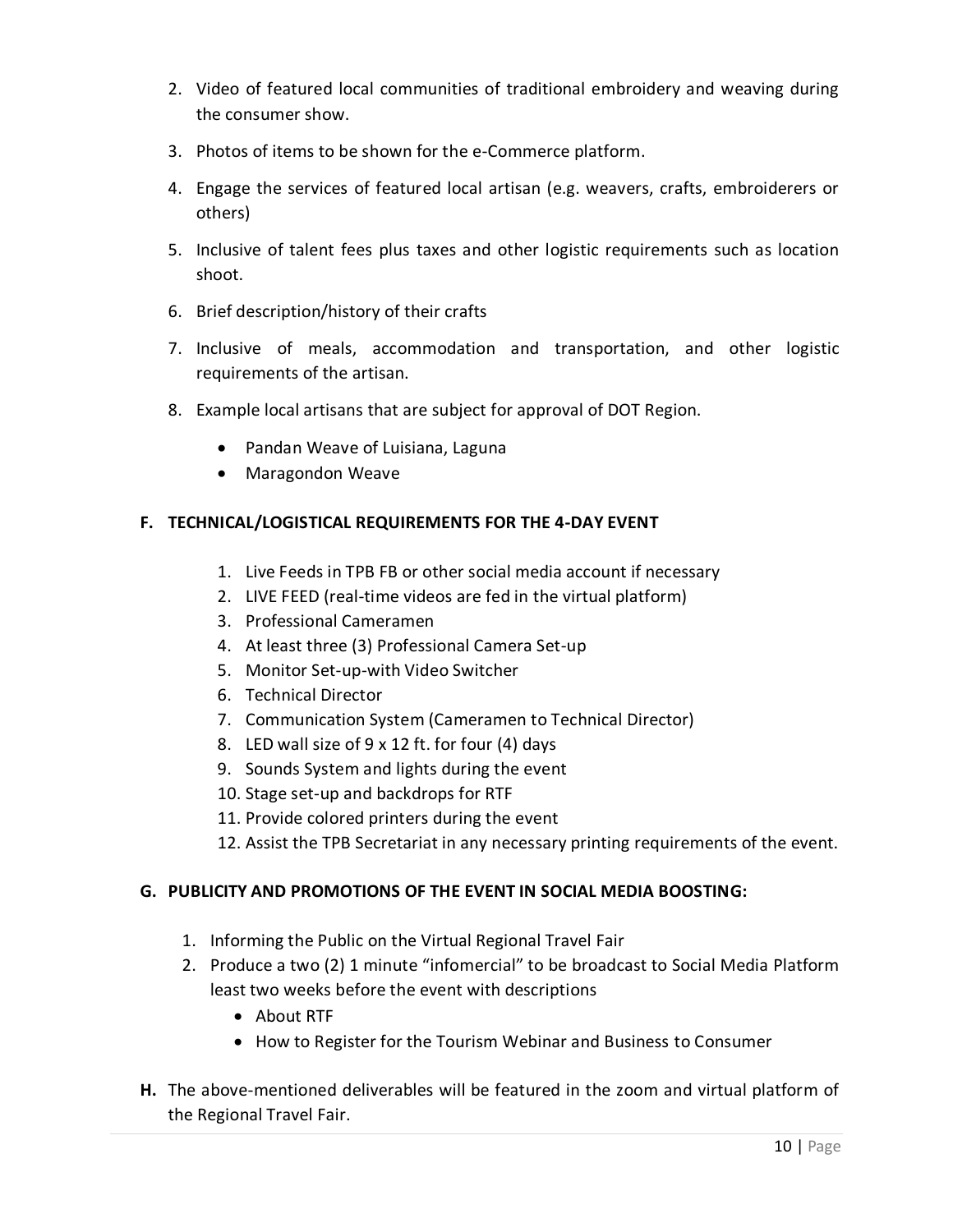- **I.** Close coordination with RTF technical team and Virtual Platform Provider.
- **J.** All assigned personnel shall follow the health protocol provided by IATF and respective LGUs rules and regulations. The winning bidder shall bear their RT PCR expense for assigned personnel in each leg.
- **K.** Inclusive the cost of logistic, accommodation, travel and meal expenses of the Event Management personnel assigned.
- **L.** Key personnel involved in the project must have a minimum of three (3) years of relevant experience supported by CVs:
	- i. Project Manager
	- ii. Creative Director/Writer
	- iii. Technical Director
	- iv. Technical Support Team

*\*Note: Bidders may recommend additional personnel deemed fit for the team following the scope of work and deliverables.*

#### **VI. QUALIFICATIONS OF BIDDER**

- A. Bidders must have been in operation and experience as an EMC/event organizer for at least five (5) years.
- B. Bidder must have had at least three (3) projects hosting online Virtual Events (B2B/B2C).

#### **VII. APPROVED BUDGET FOR THE CONTRACT (ABC)**

Approved Budget for the Contract is **FOUR MILLION ONE HUNDRED TEN THOUSAND PESOS (Php4,110,000.00)** only, inclusive of all applicable fees and taxes. The cost of items in the bid should be broken down.

- **Lot 1 BICOL Php2,300,000.00**
- **Lot 2 CALABARZON Php1,810,000.00**

#### **TERMS OF PAYMENT**

Payment will be on send-bill arrangement. Full payment upon completion of the requirements stipulated in the technical specifications.

The supplier must have a Landbank account. Payment will be made through an LBP bank deposit. In case the supplier does not have a Landbank account, the supplier will shoulder bank charges.